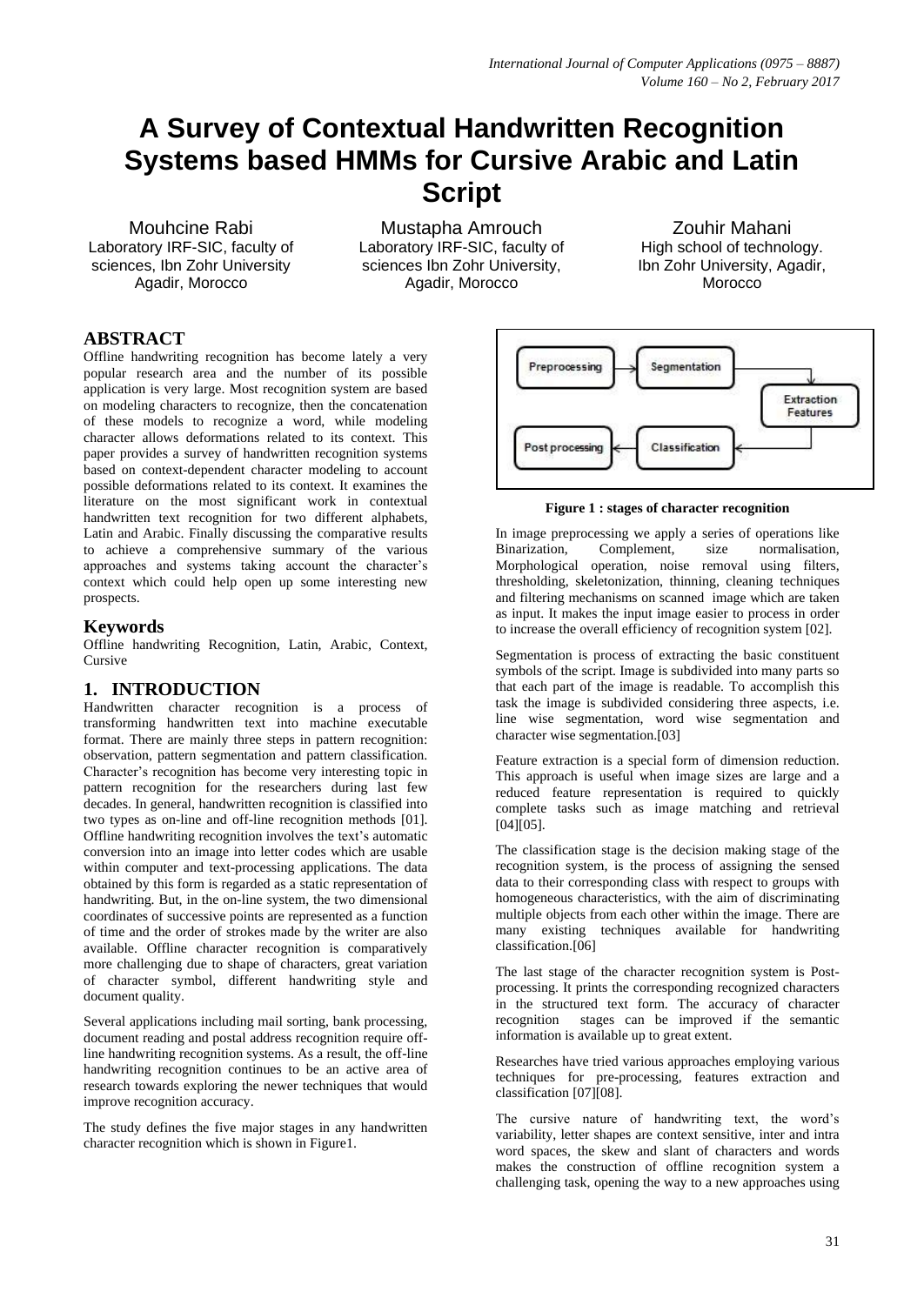environment context of characters to build a more precise and effective models.

The remainder of this paper is organized as follow. Section 2 presents a motivation of using contextual models for recognition. Section 3 the literature on the most significant work in contextual handwritten text recognition. The performance of the recognition systems and the comparative results are shown and analyzed in section 4. The paper finally concludes with some conclusions and perspectives.

# **2. CONTEXTUAL RECOGNITION: MOTIVATION**

Context is a significant element in the recognition process.

When people read handwriting, they look at entire words or even the entire document to correctly identify what is written. They can read a sentence and understand illegible words within the context of the document.

In the same way, recognition engines use context as an effective and flexible tool to compensate for the ambiguity of handwriting and to improve recognition accuracy.

The principle of context-dependent modeling of characters is quite natural, as it is obvious that our way of writing a character within a word evolves with its adjacent letters. An example of contexts influencing letters's shape can be seen on figure 2 for the lowercase character "s". Considering that the two words have been written by the same person, we can easily imagine that the letters's shape is highly variable in a large database. Moreover a character in Arabic script can take different forms based on its position in the word. Parts of these character shapes are similar for the different forms of the same character and also between the different characters and their contextual forms.

The idea of context-dependent modeling is that, instead of defining a word as a succession of characters, we define a word as a succession of characters and their contexts.

Indeed, in cursive scripts, the character's shape is dependent of its context, usually described by the character preceding and following it. This is illustrated is figure 2.



**Figure 2: (a) Arabic words "العالم "," االقتصادات "and "الصين "** from the same writer. The shapes of characters '', 'J' **and "ص "change dependent context**

**(b) French words "résiliation" and "transmis" from the**  same writer. The shape of the character 's' is context **dependent.[09]**

The character's modeling allows deformations related to its context. To account possible deformations, contextual modeling of characters is opted. Taking account the environment of a character for her modeling allows building more accurate and precise models to achieve an effective handwritten recognition system.

# **3. HANDWRITTEN RECOGNITION SYSTEMS USING CONTEXT**

Various contextual approaches employing various techniques are proposed:

# **3.1 Gernot A.Fink [10]**

Gernot A.Fink and Thomas Plötz tried to shed some light on the inherent difficulties faced when using context-dependent models for offline handwriting recognition, the system had evaluated using IAM database [11].

**Baseline system**: first, text lines are extracted from the input documents. The lines are normalized with respect to baseline orientation, slant, and estimated average character width. A pre-segmentation into words is, however, not attempted. From the normalized text lines feature vector sequences are extracted using the sliding-window approach. For every analysis window a set of geometric and their discrete derivatives is computed.

The HMMs for the 7485 words in the lexicon are constructed from 75 basic units representing context independent characters, numerals, punctuation symbols, and white space. The model for the word "Brazil" is, e.g., formed by concatenating the context independent character models:

 $\square$ (Brazil) =  $\square$ (B)  $\degree$   $\square$ (r)  $\degree$   $\square$ (a)  $\degree$   $\square$ (z)  $\degree$   $\square$ (i)  $\degree$   $\square$ (l)

The models have Bakis-type topology. The number of states depends on the length of the associated segments in the initialization data resulting in 2248 states. The context independent HMMs as well as all context dependent models are semi-continuous sharing a set of 1.5k Gaussian densities with diagonal covariance matrices.

**Context dependent sub-word units:** All occurrences of characters with different left and right context found in the training data were established as context dependent models. The word "Brazil" is now built as:

$$
\Box(\text{Brazil}) = \Box(\#/\mathbf{B/r}) \circ \Box(\mathbf{B/r/a}) \circ \Box(\mathbf{r}/a/z) \circ \Box(\mathbf{a}/z/i) \circ \Box(\mathbf{z}/i/\mathbf{I}) \circ \Box(\mathbf{a}/\mathbf{I}/\mathbf{H})
$$

Where  $\Box(r/a/z)$  denotes a model for the base character a with left context r and right context z and # represents the word boundary.

**Clustering procedure**: For this overall model an intermediate parameter set is estimated. Afterwards, all states corresponding to the same position in models with the same base character are subject to an agglomerative clustering.

To guide the clustering by reducing the degrees of freedom by grouping contexts on the symbolic level. As it is far from obvious how classes of similar context should be defined for offline data we came up with 5 rather simple context categories that – to some extent – show similar geometric properties: characters that occupy the core area only (core), characters with ascenders (asc), descenders (desc), or both (adc), numerals (num), and capitals (cap). Punctuation symbols and white space were treated separately. "Brazil" is now defined as: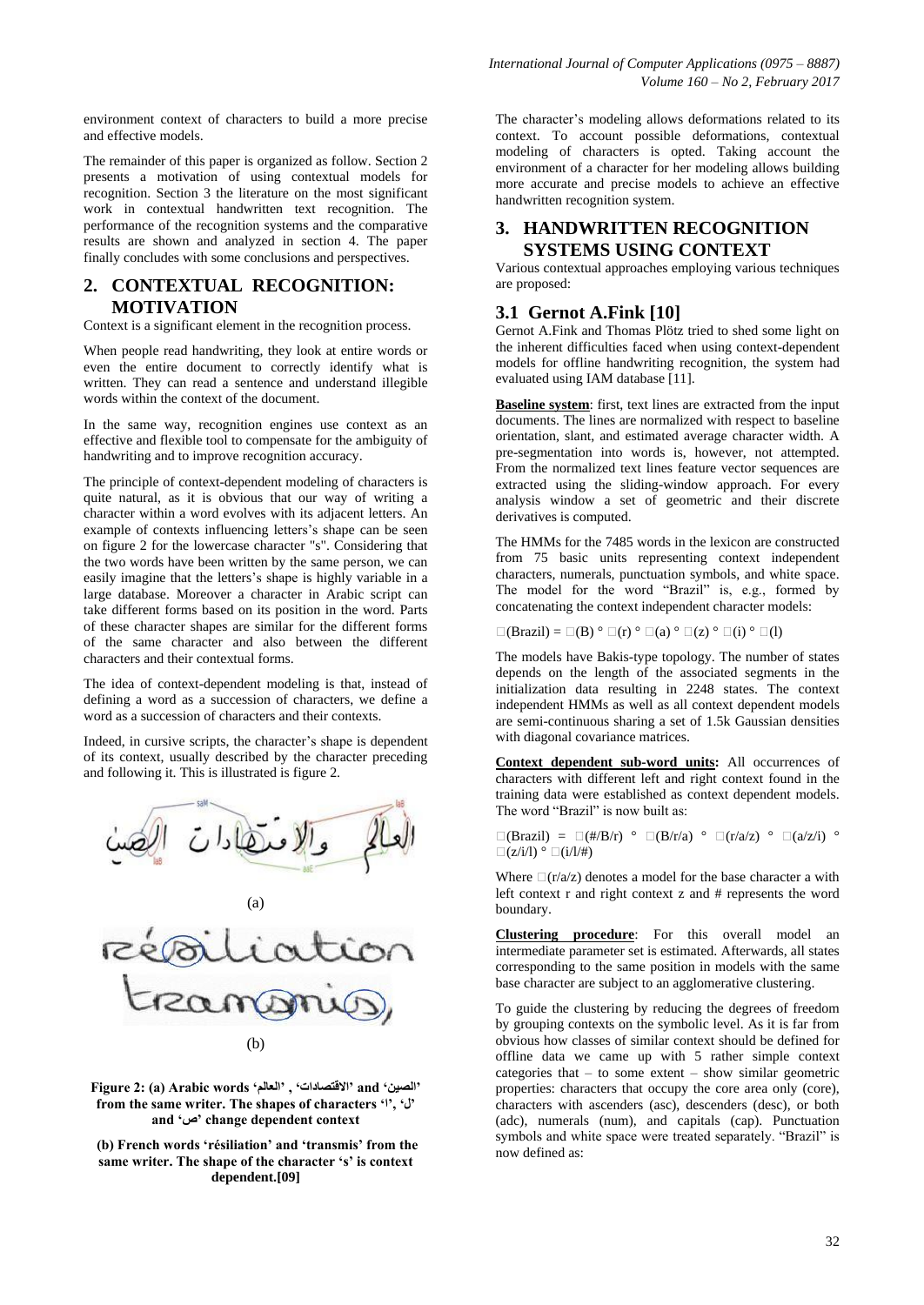$\lambda$ (Brazil) =  $\lambda$ (#/B/core) °  $\lambda$ (cap/r/core)°  $\lambda$ (core/a/core)°  $\lambda$ (core/z/core)°  $\lambda$ (core/i/asc)  $\lambda$ (core/1/#)

## **3.2 Ramy .El-Hajj [12]**

R.El-Hajj, C.Mokbel and L.Likforman-Sulem proposed an enhanced version of reference system of Arabic handwriting recognition system using contextual character models.

An enhanced reference system which takes into account character overlap. It is based on the use of contextual character models. Characters which may include ascending or descending strokes in a near spatial context are represented by specific HMM character models. The set of character models is thus increased. It can be noted that these additional models differ from those of Arabic characters whose shapes are context sensitive, according to the position of the character in a word (beginning, middle, end): these various shapes are already taken into account in the reference system. The experiments are conducted on the benchmark IFN-ENIT database [13]

**Reference System** :The reference HMM system is based on an analytical strategy with implicit segmentation [14].

The system takes as input binary word images. The preprocessing phase consists of searching for the lower and the upper baselines.

The feature extraction stage consists of extracting a sequence of feature vectors by dividing the word image into vertical overlapping frames. In each window a set of 28 features are extracted. These features represent the local distributions of densities and the configurations of foreground pixels which capture the type of strokes (curved, oriented, vertical, and horizontal).

**Contextual character modeling system :** Character and word models: 167 character HMM models are constructed, the 29 basic shapes, the 94 context sensitive shapes (vary according position ; beginning, middle or end), 43 additional shapes which represent characters with additional diacritical marks such as shadda and 1 space model.

The topology of character models is left-right with four states (Figure 3). The probability densities of observations in each state are modeled as a mixture of three Gaussian distributions.



#### **Figure3: Examples of character models. (a) and (c) are a non-contextual models. (b) and (d) are additional contextual models[12]**

El-Hajj [12] simplify the tri-character approach and present a parallel alternative in which select manually the characters

which are overlapped by neighboring strokes and construct the corresponding contextual model. This leads to a lower number of additional models than with the tri-character approach because characters are modeled by at most two models. The first model corresponds to a shape in the original set (which may be basic, context-sensitive or with diacritical mark). The second model corresponds to a shape overlapped by neighboring descenders. This leads to 44 additional models for the number of name classes considered.

# **3.3 Anne-Laure Bianne [15]**

Anne-Laure Bianne presents an HMM-based recognizer for the offline recognition of hand written words. Word models are the concatenation of context-dependent character models: the trigraphs. Due to the large number of possible contextdependent models to compute, a clustering is applied on each state position, based on decision trees.

**Context Independent handwriting recognition system:**  The first steps of a recognition system consist in preprocessing the input images and extracting features. The preprocessing step is limited to slant correction images since slant is observed in the Rimes database and the skew are negligible.

Feature extraction is based on the work of El-Hajj et al [12]. A Sequence of feature vectors are extracted from left to right through overlapping windows. The window is a frame divided into a fixed number of cells. Within each window a set of 28 features is extracted. A number of features are baseline dependent. The grey-level images are binarized by the Otsu method in order to compute features related to foreground/background transitions and pixel configurations.

Context-independent system uses the analytical strategy and is segmentation- free. A word is modeled by the concatenation of its compound characters. All character models share the same HMM topology: 8 emitting states, left-right transitions with one skip allowed. The observation probability density for each state is a mixture of 20 Gaussian distributions. HMM models are trained using the Baum-Welch algorithm and decoding is made with the Viterbi algorithm.

Since the baseline system is context-independent, a single model corresponds to each letter. In the following we call these context-independent models 'monographs'. A total of 66 (40) are defined different case sensitive (resp. case insensitive) monographs, which can be letters, numerals, or symbols (hyphen, apostrophe, etc.).

**Context dependent handwriting recognition system:** The idea of context-dependent modeling is that, instead of defining a word as a succession of characters, we define a word as a succession of characters and their contexts. The monographs are replaced by trigraphs. A left context is defined with a minus "-" sign, and a right context with a plus "+" sign. For example, on figure 4, the letter "i" surrounded by a "s" and an "e" is now written :  $s - i + e$ . Similarly, the letter "d" surrounded by a silence and an "i" is now written :  $0 - d + i$ .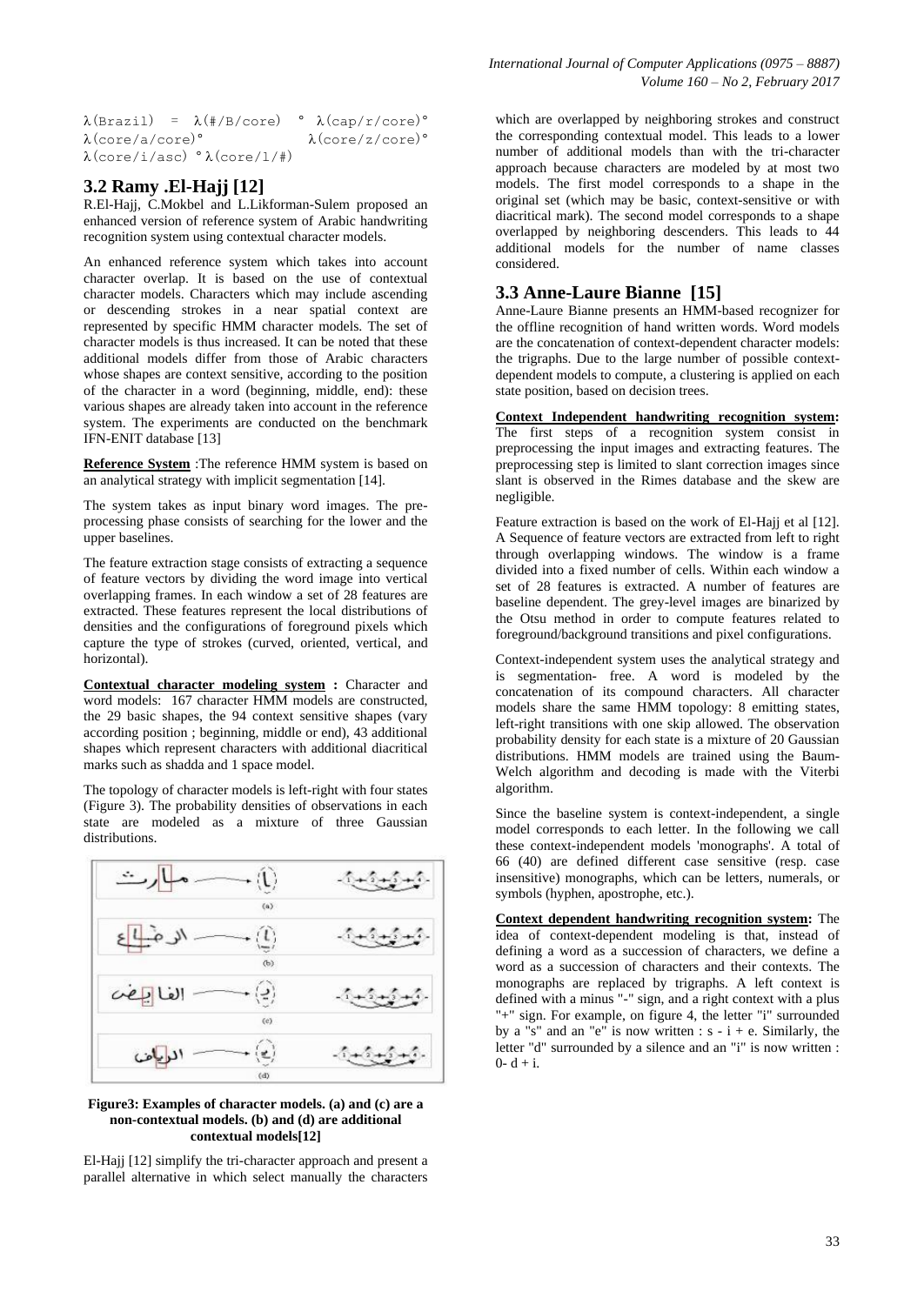

#### **Figure 4: influence of context for handwriting on two words written by the same person ( "Monsieur" , "distinguée")[15]**

A drawback of building context-dependent models is that the number of HMM parameters related to all letter contexts becomes huge and there may be a lack of training data. This number of parameters can be reduced by sharing them between several models.

To build trigraph models and to share parameters between these trigraphs, two types of parameters are shared: transition matrices are tied, and state models are clustered with an original decision tree-based clustering method.

For this system, trigraphs are modeled instead of monographs. The first step of the training phase is the clustering of models to reduce the dimension of the problem. Once the processes of transition matrix and state tying are completed, the system is ready to finish the training of the models with a high level of refinement. Using the Baum-Welch algorithm for model re-estimation, the number of Gaussian distributions per state is increased up to 20, topology of 8 emitting states with 20 Gaussian distributions per state for all the trigraphs.

## **3.4 Olivier Morillot [16]**

This paper describes a global approach for the recognition of handwritten lines. Its main contribution is to extend the context-dependent HMMs word recognition system to the line level without segmentation into words. Thus, the authors describe a complete solution for mail recognition: original preprocessing, context-dependent HMMs and an optimized bigram language model.

The lines are modeled from the concatenation of words separated by spaces models (model of Silence). The word models are in turn obtained by the concatenation of character patterns the component.

**Contextual models of character :** A character is modeled according to its context, i.e the letters that surround it. The monographs are replaced by trigraphs, where the central character is added character left and right (left and right context).



#### **Figure 5: Different shapes of character "e" according its context[16]**

However, it is not possible to consider all the possible trigraphs, this would greatly increase the number of parameters to estimate. It would increase from 91 monographs (uppercase and lowercase letters, accented

characters, numbers and special characters)  $91<sup>3</sup>$  trigraphs. Fortunately, not all trigraphs are observable. For example, analysis of a dictionary of 11000 words only shows 9400 different trigraphs. It is also possible to reduce the number of parameters to be estimated by grouping some trigraphs (Bianne-Bernard et al., 2011)[15].

**Language model :** The passage of the recognition of the level word to line level provides the ability to model the successive words with a language model. The objective of the system is to learn what are the most likely words estates to improve the recognition made by the optical model. So a bad word recognized based HMM can thus be corrected through context.

The estimate of the optimal sequence of words is given  $\hat{W}$ :

 $\hat{W}$  = argmax *P*(W|X)=argmax *P<sub>optic</sub>*(X|W) *P*<sub>grammar</sub>(W)

Where the likelihood  $P_{\text{optic}}$  (X | W) of the observation sequence X for the sequence of words  $W = (w_1, w_2, ..., w_n)$  is calculated by the HMM and the probability *Pgrammar* (W) of the word sequence W is calculated by the language model. This allows to calculate the probability of a word based on its context.

# **3.5 Hamdani Mahdi [17]**

In this work the improvement of context dependent modeling for Arabic handwriting recognition is proposed. Since the number of parameters in context dependent models is huge, CART trees are used for state tying. This work is based on a new set of questions for the CART tree construction based on a "lossy mapping" categorization of the Arabic shapes. The used system is a combination of Hidden Markov Models and Recurrent Neural Networks using the hybrid approach.

The advantage of context dependent modeling is very clear; the writing style of current stroke is always affected by its context (previous and future strokes) figure 6.



#### **Figure 6: Example of context dependency in Arabic handwriting: the character '** $\mathcal{L}$  in its beginning form is **written differently in different contexts by the same writer.[17]**

Modeling characters within context cause practical problems for parameter estimation. The number of free parameters is huge if compared to the case of context independent modeling. State tying is essential to reduce the number of parameters. State tying aims to determine the states which share the same Gaussian distributions in the context of GHMMs.

There are multiple methods for state tying. Decision trees are one of the most used methods in speech recognition systems; the objective is to tie the states which are similar. Decision trees are binary trees in which the inner nodes are tagged with questions and the leaves are tagged with class labels.

The questions used in the CART construction concern the data to be classified using the tree. The questions are generally predefined using prior knowledge about the data. There is no standard set of questions used for CART trees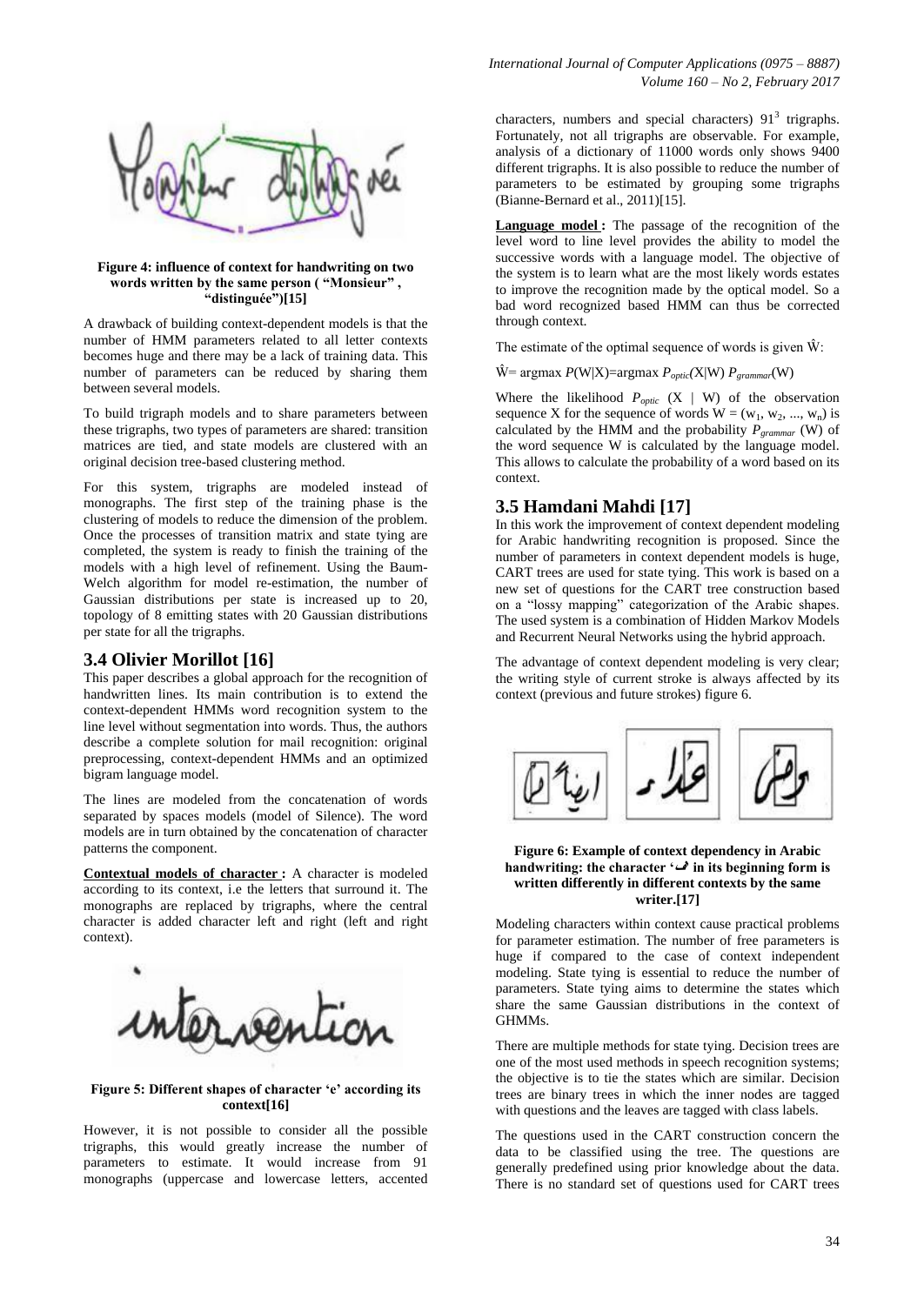construction in Arabic handwriting recognition. The adopted list of question used in previous work "The RWTH large vocabulary Arabic handwriting recognition system 2014" [18] was based in a rough classification of the Arabic characters.

Figure 7 presents an example of the used CART tree:



**Figure 7: Example of a CART tree: the root of the tree contains the question "is the predecessor character belongs to the class ?", if the response is "yes" the next question that comes is "is the successor character belongs to the class ?", if "yes" then the selected mixture index is "0"[17].**

### **3.6 Irfan Ahmad[19]**

Irfan presents an improvement in sub-character HMM modeling for Arabic text recognition, that allow sharing of common patterns between different position-dependent shape forms of an Arabic character as well as between different characters. The number of HMMs gets reduced considerably while still capturing the variations in shape patterns. This results in a compact, efficient, and robust recognizer with reduced model set. Additionally contextual sub-characters HMMs for text recognition and multi-stream contextual subcharacter HMMs are investigated where the features calculated from a sliding window frame form one stream and its derivative features are part of the second stream.

**Sub character modeling :** A character is split into subcharacters exploiting the similar patterns between different characters and their different position-dependent shapes. The sub-character patterns can then be used to reconstruct the character. This lead to huge reduction in number of basic HMMs which is important for many reasons like robust training with limited data, and a more compact recognizer.

| Four<br>characters<br>along<br>its<br>with<br>different<br>shapes |  |
|-------------------------------------------------------------------|--|
|                                                                   |  |
|                                                                   |  |

Five subcharacter patterns (along with connector and space models) which can represent the above four characters and their different shapes.

> **Figure 8: An example of sub-character modeling reducing the number of basic HMM models [19]**

<space>

**Contextual sub-character HMMs:** The motivation for using contextual sub-character models also increases when looking at the nature of the Arabic script where the same strokes may be written differently depending on adjacent strokes.

The data driven approach is investigated to contextual subcharacter HMMs for Arabic text recognition. First, all the different contextual forms are generated from the noncontextual forms using the training transcription. Some contextual forms occur very few times in the training data and as such robustly estimating their parameters is difficult. Due to this reason, adequate level of tying is performed such that the tied parameters share the same pool of data during training.

- First step: tie the transition probabilities of all the contextual forms of a sub-character.
- Second: perform the training for the contextual forms using few iterations of the Baum-Welch training algorithm.
- Third : perform state tying between different contextual forms of the sub-character preserving the state sequence

State tying is an important step, especially when using continuous HMMs, so that the parameters get trained robustly with availability of few training samples.

## **4. COMPARATIVE RESULTS**

The table below presents the comparative results of contextual handwritten recognition systems based HMMs for cursive Arabic and Latin script according to reference's system, to mention the impact of contextual approach in handwritten recognition field:

#### **Table: Comparative results of contextual handwritten recognition systems**

|                     | Database/script | Accuracy $(\% )$ |         |
|---------------------|-----------------|------------------|---------|
| <b>System</b>       |                 | $Ref*$           | $Ctxt*$ |
| Fink $[10]$         | IAM/Latin       | 76.00            | 77.50   |
| <b>El-Hajj</b> [12] | IFN-ENIT/Arabic | 92.31            | 92.91   |
| Bianne [15]         | Rimes/Latin     | 67.50            | 74.10   |
| Morillot [16]       | Rimes/Latin     | 68.80            | 73.80   |
| Hamdani [17]        | OpenHart/Arabic | 77.20            | 80.10   |
| Irfane [19]         | IFN-ENIT/Arabic | 95.38            | 96.67   |
|                     |                 |                  |         |

*Ref: Reference's system; Ctxt: Contextual system*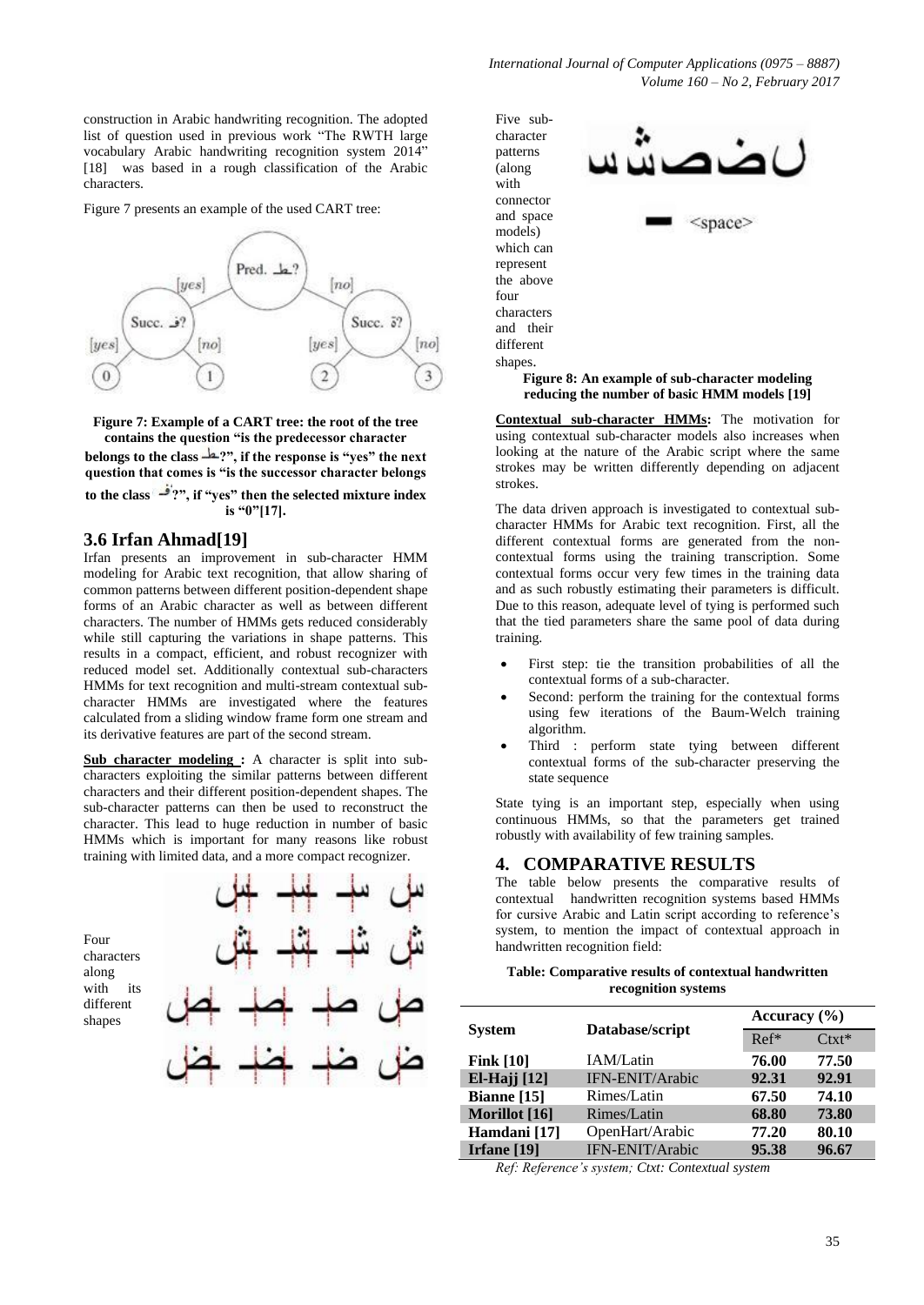From the table, it can be seen that there are significant improvement in the recognition results as compared to the reference's systems for all the proposed works cited in our study.

In ordre to investigate the potential of using context dependent sub words units for unconstrained offline handwritten recognition Fink [10] conducted a serie of experiments on a challenging task defined on the IAM database. As can be seen from the table, the performance could be increased significantly beyond the baseline. El-Hajj [12] evaluated the performance of his recognition system on the benchmark database IFN-ENIT. Results in table shown an improvement due to the contextual character modeling: accuracy is increased by 0.6% in absolute value which corresponds to a 7.8% reduction in error rate; this shows the effectiveness of modeling overlapped characters by specific models while keeping the total number of models manageable. The proposed work by Hamdani [17] had evaluated in OpenHart database [20]; an absolute improvement of 2.9% in terms of WER (Word Error Rate) is performed by using the context dependent labels and the lossy mapping CART. Irfane [19] proposed sub-character HMM models for Arabic text recognition that allow sharing of common patterns between different position-dependent shape forms of an Arabic character as well as between different character. The number of HMMs gets reduced considerably from 178 unique character-shapes to 97 HMMs to model all the characters and their shape variations. This by itself is a great improvement in terms of system compactness and efficiency. The results show that there are significant improvements in the recognition results as compared to the baseline systems.

Bianne [15] presents an HMM-based recognizer for the offline recognition of handwritten words using contextual characters models: trigraphs. The system is shown to perform better than a baseline context independent system, and reaches an accuracy higher than 74% on the public available Rimes database [21][22]. The last work proposed by Morillot [16] describes a global approach for the recognition of handwritten lines; the main contribution is to extend the context-dependent HMMs word recognition system to the line level without segmentation into words and the obtained results are clearly significant.

# **5. CONCLUSION AND PERSPECTIVES**

As the success of context dependent models in the domain of speech recognition was so triumphant there were no obvious reasons to doubt that this modeling technique would deliver vast performance improvements also in the related area of handwriting recognition. The advantage of context in handwriting recognition is very clear; the writing style of current stroke is always affected by its context (previous and next strokes).

In this paper we present a survey of offline handwriting recognition systems using context dependent modeling for cursive Arabic and Latin script, there are many approach using various techniques exploiting the context. Though significant improvement in performance could be achieved, the results show that context dependent modeling ameliorate the system performance. Better results could be obtained with the contextual sub character HMM system proposed by [Irfane14] that allows the sharing of common patterns between different shape forms of character as well as between different characters.

Modeling characters within context cause practical problems for parameter estimation. The number of free parameters is huge if compared to the case of context independent modeling, each character can have a multitude of different contexts, and the number of training data becomes too low. There are multiple methods to fix this problem based on clustering and sharing parameters between states.

Consequently, future research works should exploit this survey and benefit a priori of advantages of each approach while avoiding main disadvantages to make improvements and develop a system that meet expectations.

## **6. REFERENCES**

- [1] [Réjean Plamondon,](https://www.researchgate.net/profile/Rejean_Plamondon) [Sargur Srihari](https://www.researchgate.net/profile/Sargur_Srihari2) "On-line and off-line handwriting recognition: a comprehensive survey". in [IEEE Transactions on Pattern Analysis and Machine](https://www.researchgate.net/journal/0162-8828_IEEE_Transactions_on_Pattern_Analysis_and_Machine_Intelligence)  [Intelligence](https://www.researchgate.net/journal/0162-8828_IEEE_Transactions_on_Pattern_Analysis_and_Machine_Intelligence) 22(1):63-84 · January 2000
- [2] K. Gaurav and Bhatia P. K., "Analytical Review of Preprocessing Techniques for Offline Handwritten Character Recognition", 2nd International Conference on Emerging Trends in Engineering & Management, ICETEM, 2013.
- [3] Namrata Dave "Segmentation Methods for Hand Written Character Recognition" International Journal of Signal Processing, Image Processing and Pattern Recognition Vol. 8, No. 4 (2015), pp. 155-164
- [4] [B. El Qacimy](http://ieeexplore.ieee.org/search/searchresult.jsp?searchWithin=%22Authors%22:.QT.B.%20El%20Qacimy.QT.&newsearch=true) [A. Hammouch](http://ieeexplore.ieee.org/search/searchresult.jsp?searchWithin=%22Authors%22:.QT.A.%20Hammouch.QT.&newsearch=true) ; [M. A. Kerroum](http://ieeexplore.ieee.org/search/searchresult.jsp?searchWithin=%22Authors%22:.QT.M.%20A.%20Kerroum.QT.&newsearch=true) "A review of feature extraction techniques for handwritten Arabic text recognition". [Electrical and Information](http://ieeexplore.ieee.org/xpl/mostRecentIssue.jsp?punumber=7154560)  [Technologies \(ICEIT\), 2015 International Conference](http://ieeexplore.ieee.org/xpl/mostRecentIssue.jsp?punumber=7154560)
- [5] Mohamed Abaynarh and Lahbib Zenkouar, "Offline Handwritten Characters Recognition Using Moments Features and Neural Networks". Computer Technology and Application 6 (2015)
- [6] Priya Sharma, Randhir Singh "Survey and Classification of Character Recognition System" International Journal of Engineering Trends and Technology- Volume4Issue3- 2013
- [7] Bhatia Neetu, "Optical Character Recognition Techniques", International Journal Research in Computer Science and Software Engineering, Volume 4, Issue 5, May 2014.
- [8] A.Lawgali : "A Survey on Arabic Character Recognition" International Journal of Signal Processing, Image Processing and Pattern Recognition. Vol. 8, No. 2 (2015), pp. 401-426.
- [9] Youssouf Chherawala, Partha Pratim Roy, Mohamed Cheriet "Context-dependent BLSTM models. Applications to offline handwriting recognition" [2014](http://ieeexplore.ieee.org/xpl/mostRecentIssue.jsp?punumber=6992914)  [IEEE International Conference on Image Processing](http://ieeexplore.ieee.org/xpl/mostRecentIssue.jsp?punumber=6992914)  [\(ICIP\)](http://ieeexplore.ieee.org/xpl/mostRecentIssue.jsp?punumber=6992914)
- [10] Gernot A. Fink and Thomas Plotz, "On the use of context-dependent modeling units for HMM-based offline handwriting recognition," in Proceedings of the 9th International Conference on Document Analysis and Recognition, 2007, vol. 2 of ICDAR '07, pp. 729–733.
- [11] U.-V. Marti and H. Bunke. The IAM-database: An English sentence database for offline handwriting recognition. Int.Journal on Document Analysis and Recognition, 5(1):39– 46, 2002.